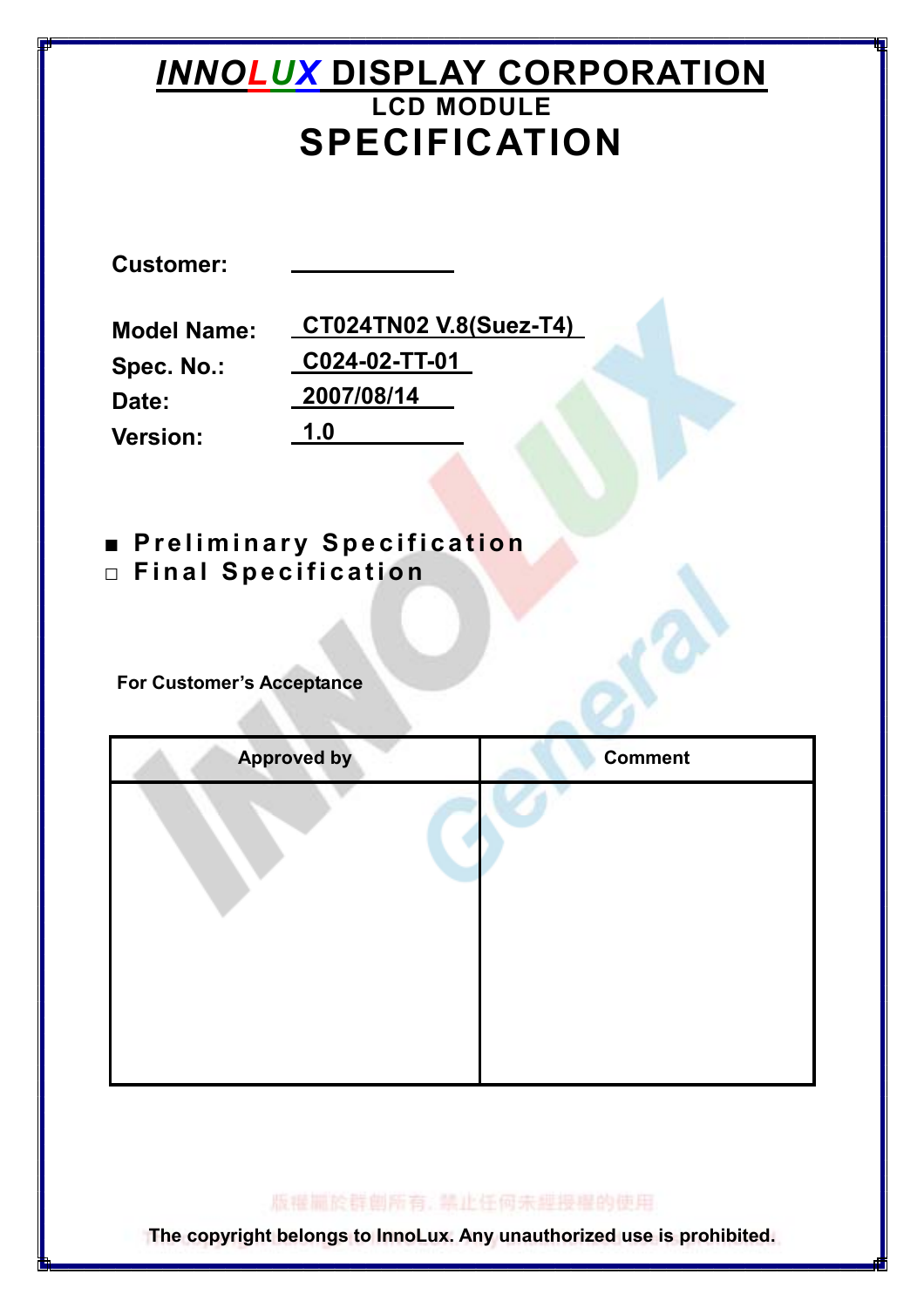

#### Record of Revision

| Version | <b>Revise Date</b> | Page | <b>Content</b>         |
|---------|--------------------|------|------------------------|
| $1.0\,$ | 2007/08/14         | All  | Initial release        |
|         |                    |      |                        |
|         |                    |      |                        |
|         |                    |      |                        |
|         |                    |      |                        |
|         |                    |      |                        |
|         |                    |      |                        |
|         |                    |      |                        |
|         |                    |      |                        |
|         |                    |      |                        |
|         |                    |      |                        |
|         |                    |      |                        |
|         |                    |      |                        |
|         |                    |      |                        |
|         |                    |      |                        |
|         |                    |      |                        |
|         |                    |      |                        |
|         |                    |      |                        |
|         |                    |      |                        |
|         |                    |      |                        |
|         |                    |      |                        |
|         |                    |      |                        |
|         |                    |      |                        |
|         |                    |      |                        |
|         |                    |      |                        |
|         |                    |      |                        |
|         |                    |      |                        |
|         |                    |      |                        |
|         |                    |      |                        |
|         |                    |      |                        |
|         |                    |      |                        |
|         |                    |      |                        |
|         |                    |      |                        |
|         |                    |      |                        |
|         |                    |      | 版權圖於群創所有, 禁止任何未<br>的使用 |
|         |                    |      | <b>ENTRY POLITICAL</b> |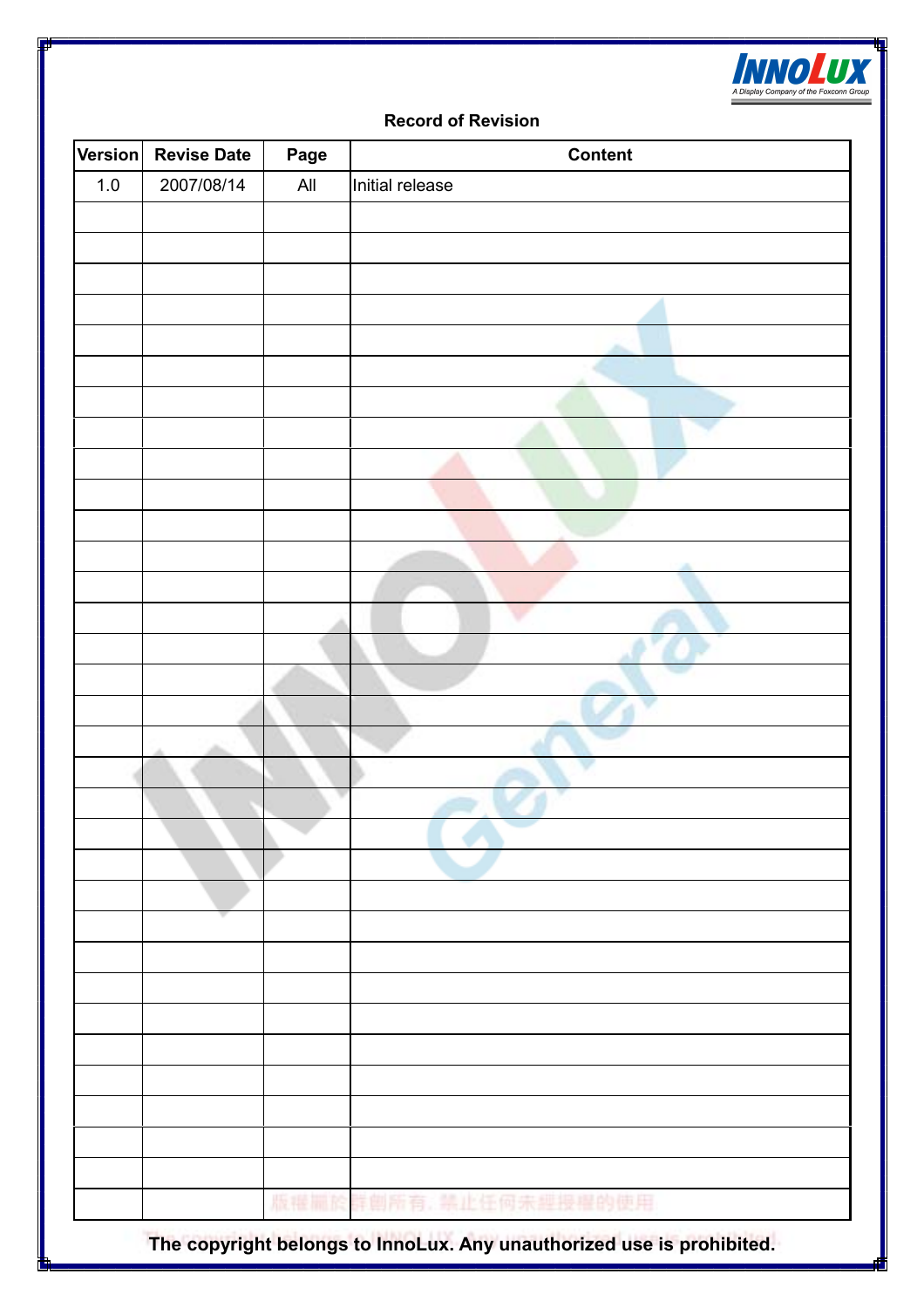

# **Contents**

| 4.1. |                                                                                                                                                                                                                                                           |
|------|-----------------------------------------------------------------------------------------------------------------------------------------------------------------------------------------------------------------------------------------------------------|
| 4.2. |                                                                                                                                                                                                                                                           |
| 4.3. |                                                                                                                                                                                                                                                           |
| 4.4. |                                                                                                                                                                                                                                                           |
| 4.5. |                                                                                                                                                                                                                                                           |
| 4.6. |                                                                                                                                                                                                                                                           |
| 4.7. |                                                                                                                                                                                                                                                           |
|      |                                                                                                                                                                                                                                                           |
| 5.1. |                                                                                                                                                                                                                                                           |
| 5.2. |                                                                                                                                                                                                                                                           |
| 5.3. |                                                                                                                                                                                                                                                           |
| 5.4. |                                                                                                                                                                                                                                                           |
| 5.5. |                                                                                                                                                                                                                                                           |
|      |                                                                                                                                                                                                                                                           |
|      |                                                                                                                                                                                                                                                           |
|      |                                                                                                                                                                                                                                                           |
| 8.1. |                                                                                                                                                                                                                                                           |
| 8.2. |                                                                                                                                                                                                                                                           |
| 8.3. |                                                                                                                                                                                                                                                           |
| 8.4. |                                                                                                                                                                                                                                                           |
| 8.5. |                                                                                                                                                                                                                                                           |
|      |                                                                                                                                                                                                                                                           |
|      |                                                                                                                                                                                                                                                           |
|      | Mechanical Characterist Manual Manual Manual Manual Mechanical Characterist Manual Manual Manual 9<br>Touch Panel Circuit Block <b>Manual Accord Contract Contract Contract Contract Contract Contract Contract Contract Contract Contract Contract O</b> |

# 版權圖於群創所有, 禁止任何未經授權的使用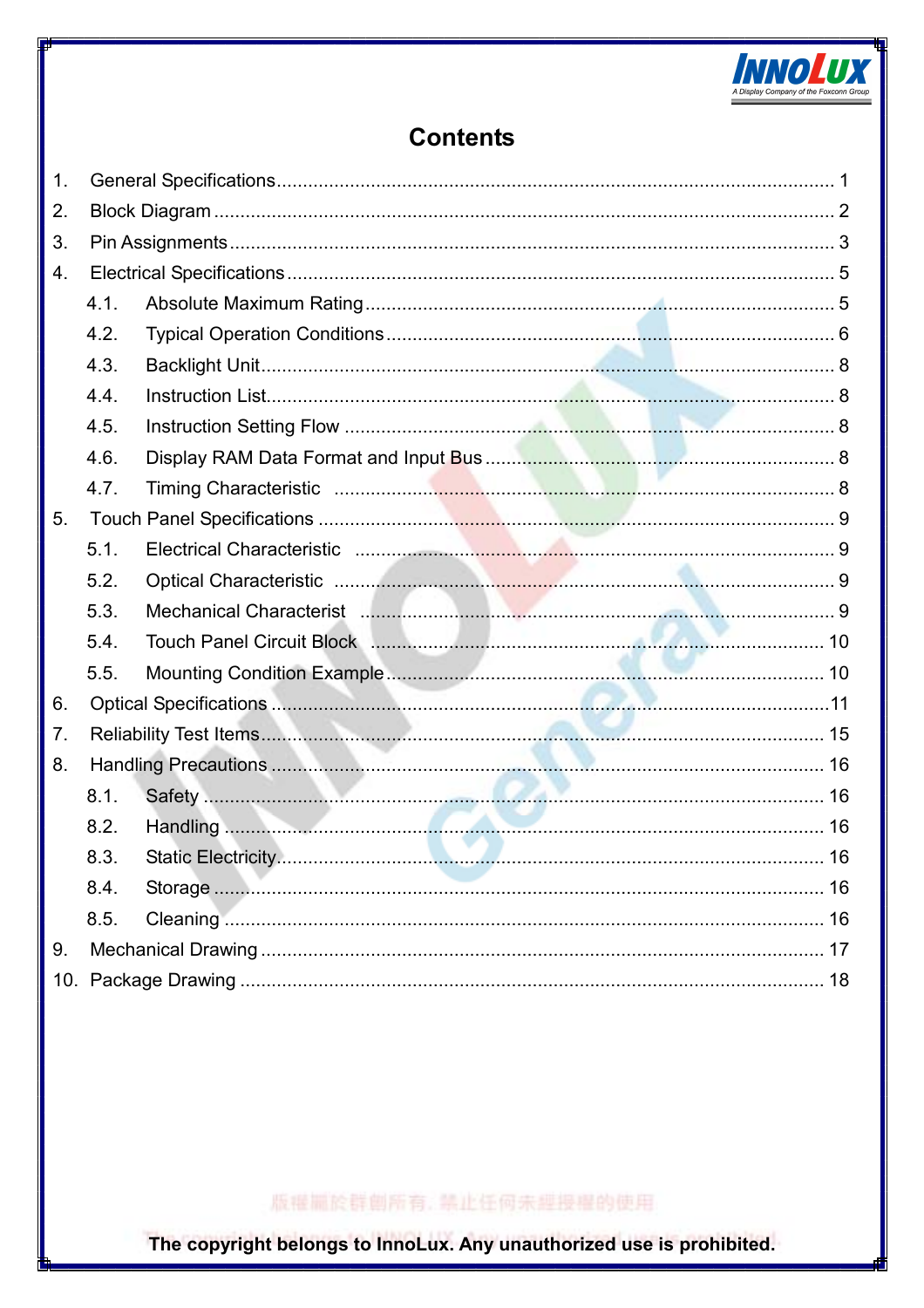### Spec. No.: C024-02-TT-01 Page: 1/18

# 1. General Specifications

### 1.1 Description

The CT024TN02 V.8 is a color active matrix Thin Film Transistor (TFT) Liquid Crystal Display(LCD) that uses amorphous silicon(a-Si) TFT as a switching device. This model is composed of a single 2.4 inches transmissive type main TFT-LCD panel and a resistive touch screen display. The resolution of the panel is 240x320 pixels and can display up to 65K color.

### 1.2 Features

- -TM type for main TFT-LCD panel
- -Resistive type touch panel
- -One backlight with 4 white LEDs
- -80-system 16-bit parallel bus
- -Full, Still, Partial & Standby modes are available

### 1.3 Application

-Display terminals for cellular phone

### 1.4 General Specification

| No.            | Item                            | <b>Specification</b>           | <b>Unit</b>              | <b>Remark</b> |
|----------------|---------------------------------|--------------------------------|--------------------------|---------------|
| 1              | <b>LCD Size</b>                 | 2.4                            | inch                     |               |
| $\overline{2}$ | Panel Type                      | a-Si TFT active matrix         | ٠                        |               |
| 3              | <b>Touch Panel Type</b>         | 4-wire Analog Resistive        |                          |               |
| $\overline{4}$ | Resolution                      | 240 x RGB x 320                | pixel                    |               |
| 5              | Display Mode                    | Normally white, Transmissive   |                          |               |
| 6              | <b>Display Number of Colors</b> | 65K                            |                          |               |
| $\overline{7}$ | <b>Viewing Direction</b>        | 12 o'clock                     |                          | Note 1        |
| 8              | <b>Contrast Ratio</b>           | 300                            |                          |               |
| 9              | Luminance                       | $160$ (typ)                    | $\text{cd/m}^2$          | Note 2        |
| 10             | <b>Module Size</b>              | 44.52(W) x 63.38(L) x 3.55 (T) | mm                       | Note 1        |
| 11             | <b>Panel Active Area</b>        | 36.72(W) x 48.96(L)            | mm                       | Note 1        |
| 12             | <b>Touch Panel Active Area</b>  | 37.72(W) x 49.96(L)            | mm                       | Note 1        |
| 13             | <b>Touch Panel View Area</b>    | 39.72(W) x 51.96(L)            | mm                       | Note 1        |
| 14             | <b>Pixel Pitch</b>              | $0.153(W) \times 0.153(L)$     | mm                       |               |
| 15             | Weight                          | <b>TBD</b>                     | $\overline{\phantom{a}}$ |               |
| 16             | Driver IC                       | <b>HX8347</b>                  |                          |               |
| 17             | <b>Driver IC RAM Size</b>       | 240 x 18 x 320                 | bit                      |               |
| 18             | <b>Light Source</b>             | 4 white LEDs                   |                          |               |
| 19             | Interface                       | 80-system 16 bits parallel bus | $\overline{\phantom{a}}$ |               |
| 20             | <b>Operating Temperature</b>    | $-20 - 70$                     | $\mathrm{C}^{\circ}$     |               |
| 21             | Storage Temperature             | $-30 - 80$                     | $\mathrm{C}^{\circ}$     |               |

Note 1: Please refer to the mechanical drawing. 端止任何来却提出的使用

Note 2: Luminance is measured with touch panel attached.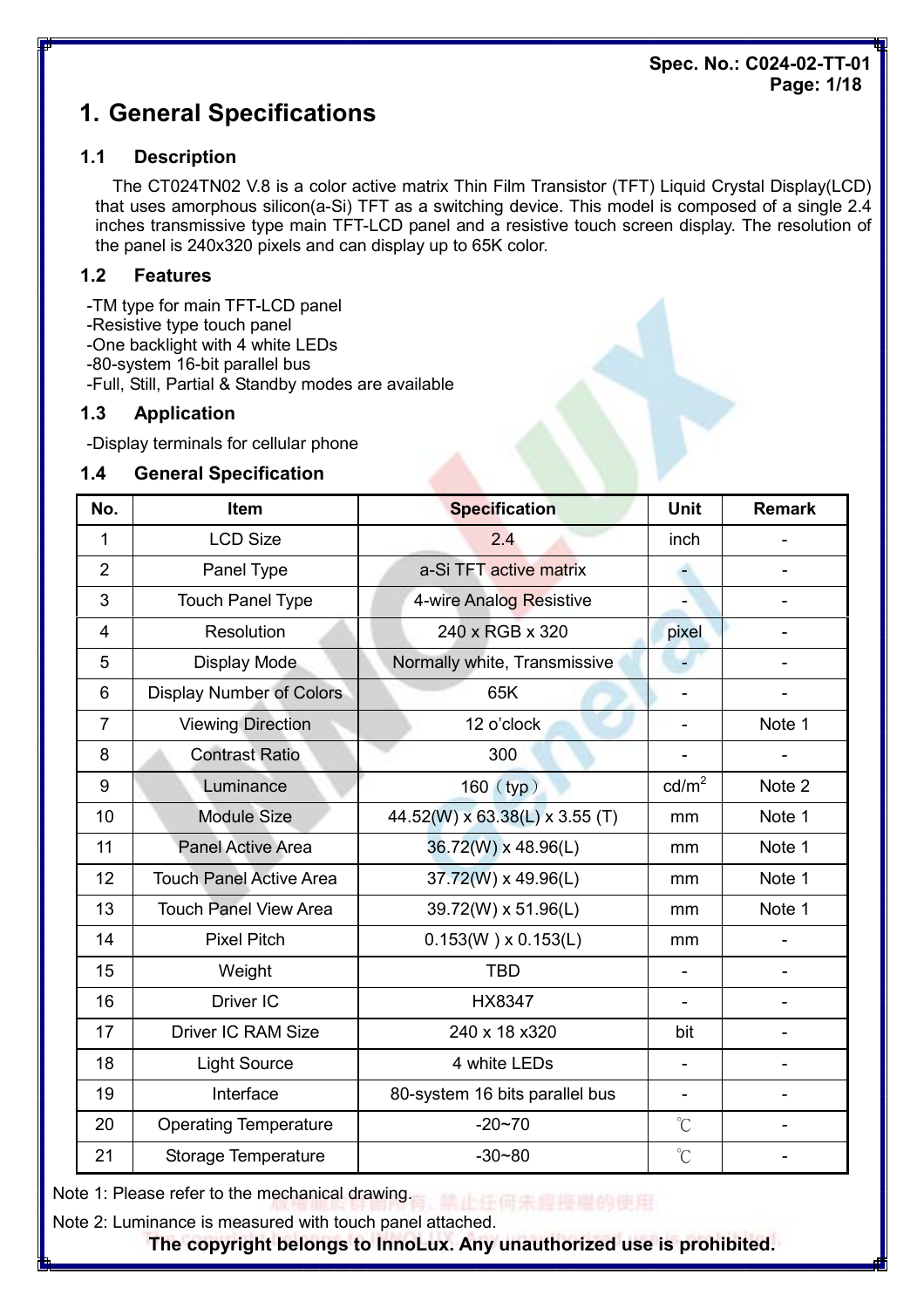

### 版權圖於群劇所有, 禁止任何未經授權的使用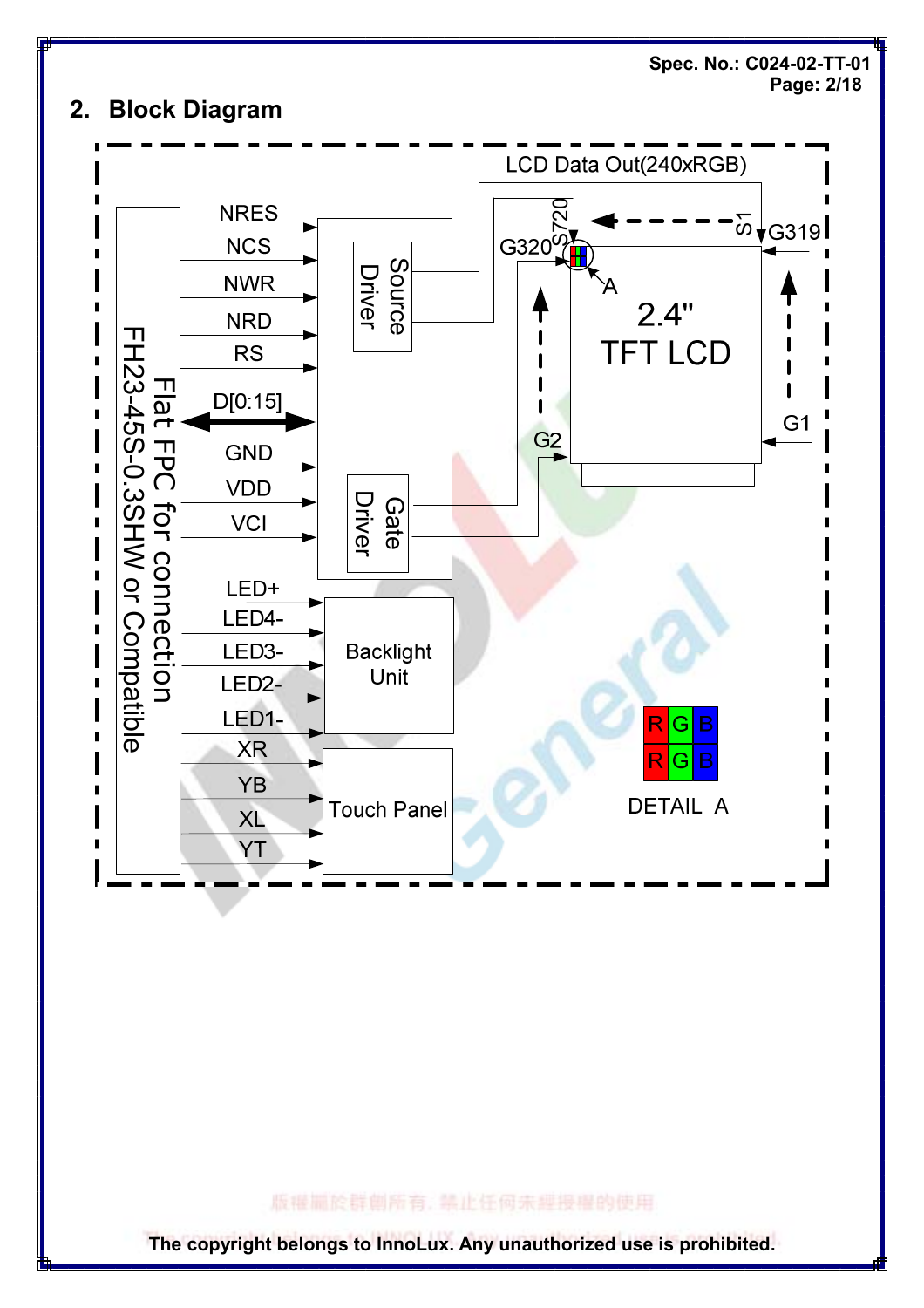Spec. No.: C024-02-TT-01 Page: 3/18

# 3. Pin Assignments

| Pin No.          | <b>Symbol</b>   | I/O                          | <b>Function</b>                  | <b>Remark</b>            |
|------------------|-----------------|------------------------------|----------------------------------|--------------------------|
| 1                | <b>GND</b>      | P                            | Ground                           |                          |
| $\overline{2}$   | <b>GND</b>      | P                            | Ground                           |                          |
| 3                | <b>VCI</b>      | $\mathsf{P}$                 | Analog/Logic supply voltage      |                          |
| 4                | <b>VCI</b>      | P                            | Analog/Logic supply voltage      |                          |
| 5                | <b>VDD</b>      | P                            | I/O circuit supply voltage       | $\overline{\phantom{a}}$ |
| $\,6$            | <b>VDD</b>      | $\mathsf{P}$                 | I/O circuit supply voltage       |                          |
| $\overline{7}$   | <b>NCS</b>      | $\overline{\phantom{a}}$     | Chip select signal (Low: active) |                          |
| 8                | <b>RS</b>       | $\overline{\phantom{a}}$     | Register select signal           |                          |
| $\boldsymbol{9}$ | <b>NWR</b>      | I                            | Write signal (Low: active)       |                          |
| 10               | <b>NRD</b>      | $\overline{1}$               | Read signal (Low: active)        |                          |
| 11               | D <sub>0</sub>  | I/O                          | Data bus (Bit 0)                 |                          |
| 12               | D <sub>1</sub>  | I/O                          | Data bus (Bit 1)                 |                          |
| 13               | D <sub>2</sub>  | I/O                          | Data bus (Bit 2)                 |                          |
| 14               | D <sub>3</sub>  | I/O                          | Data bus (Bit 3)                 |                          |
| 15               | D <sub>4</sub>  | 1/O                          | Data bus (Bit 4)                 |                          |
| 16               | D <sub>5</sub>  | I/O                          | Data bus (Bit 5)                 |                          |
| 17               | D <sub>6</sub>  | I/O                          | Data bus (Bit 6)                 |                          |
| 18               | D7              | I/O                          | Data bus (Bit 7)                 |                          |
| 19               | D <sub>8</sub>  | 1/O                          | Data bus (Bit 8)                 |                          |
| 20               | D <sub>9</sub>  | 1/O                          | Data bus (Bit 9)                 |                          |
| 21               | D <sub>10</sub> | I/O                          | Data bus (Bit 10)                |                          |
| 22               | D <sub>11</sub> | I/O                          | Data bus (Bit 11)                |                          |
| 23               | D <sub>12</sub> | I/O                          | Data bus (Bit 12)                |                          |
| 24               | D <sub>13</sub> | I/O                          | Data bus (Bit 13)                |                          |
| 25               | D14             | I/O                          | Data bus (Bit 14)                |                          |
| 26               | D <sub>15</sub> | I/O                          | Data bus (Bit 15)                |                          |
| 27               | <b>NC</b>       | $\overline{\phantom{a}}$     | <b>NC</b>                        |                          |
| 28               | NC              | $\qquad \qquad \blacksquare$ | <b>NC</b>                        |                          |
| 29               | <b>NRES</b>     | I                            | Reset signal (Low: active)       | $\overline{\phantom{0}}$ |
| 30               | BS <sub>2</sub> | $\overline{\phantom{0}}$     | <b>NC</b>                        |                          |
| 31               | BS1             | $\overline{a}$               | <b>NC</b>                        |                          |
| 32               | BS <sub>0</sub> | $\blacksquare$               | <b>NC</b>                        | -                        |
| 33               | <b>GND</b>      | P                            | Ground                           |                          |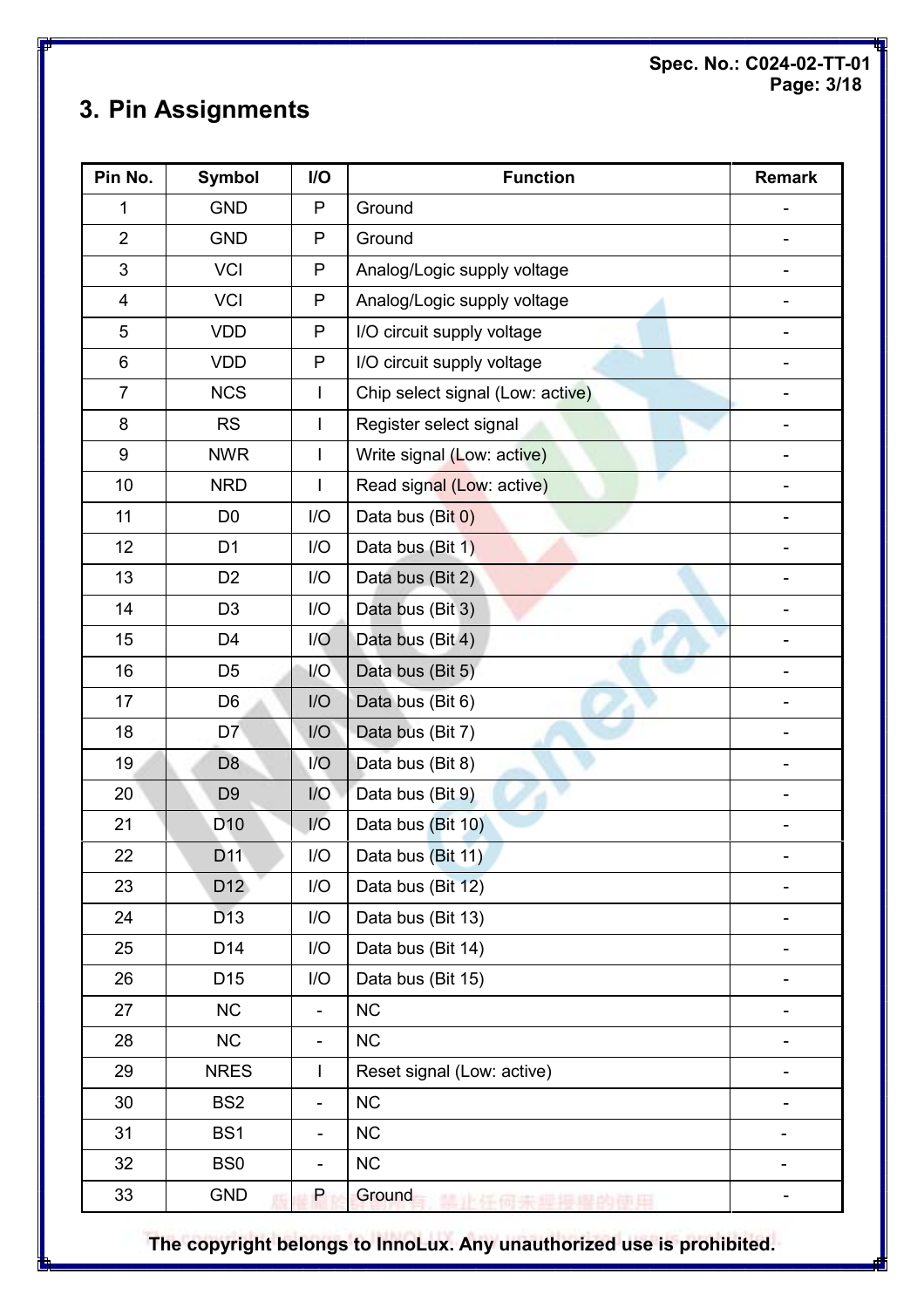|    |                    |                          |                         | Spec. No.: C024-02-TT-01<br>Page: 4/18 |
|----|--------------------|--------------------------|-------------------------|----------------------------------------|
| 34 | LED+               | $\blacksquare$           | LED anode               |                                        |
| 35 | LED+               | $\overline{\phantom{a}}$ | LED anode               |                                        |
| 36 | LED4-              | $\overline{\phantom{a}}$ | LED cathode 4           | ۰                                      |
| 37 | LED3-              | ۰                        | LED cathode 3           |                                        |
| 38 | LED <sub>2</sub> - | $\overline{\phantom{a}}$ | LED cathode 2           |                                        |
| 39 | LED1-              | $\overline{\phantom{a}}$ | LED cathode 1           |                                        |
| 40 | <b>GND</b>         | P                        | Ground                  | -                                      |
| 41 | XL                 | $\overline{\phantom{a}}$ | Touch panel signal (X+) |                                        |
| 42 | YT                 | $\overline{\phantom{a}}$ | Touch panel signal (Y-) |                                        |
| 43 | XR                 | $\overline{\phantom{a}}$ | Touch panel signal (X-) |                                        |
| 44 | YB                 | $\overline{\phantom{a}}$ | Touch panel signal (Y+) |                                        |
| 45 | <b>GND</b>         | $\mathsf{P}$             | Ground                  | ۰                                      |

版權圖於群劇所有, 禁止任何未經授權的使用

Center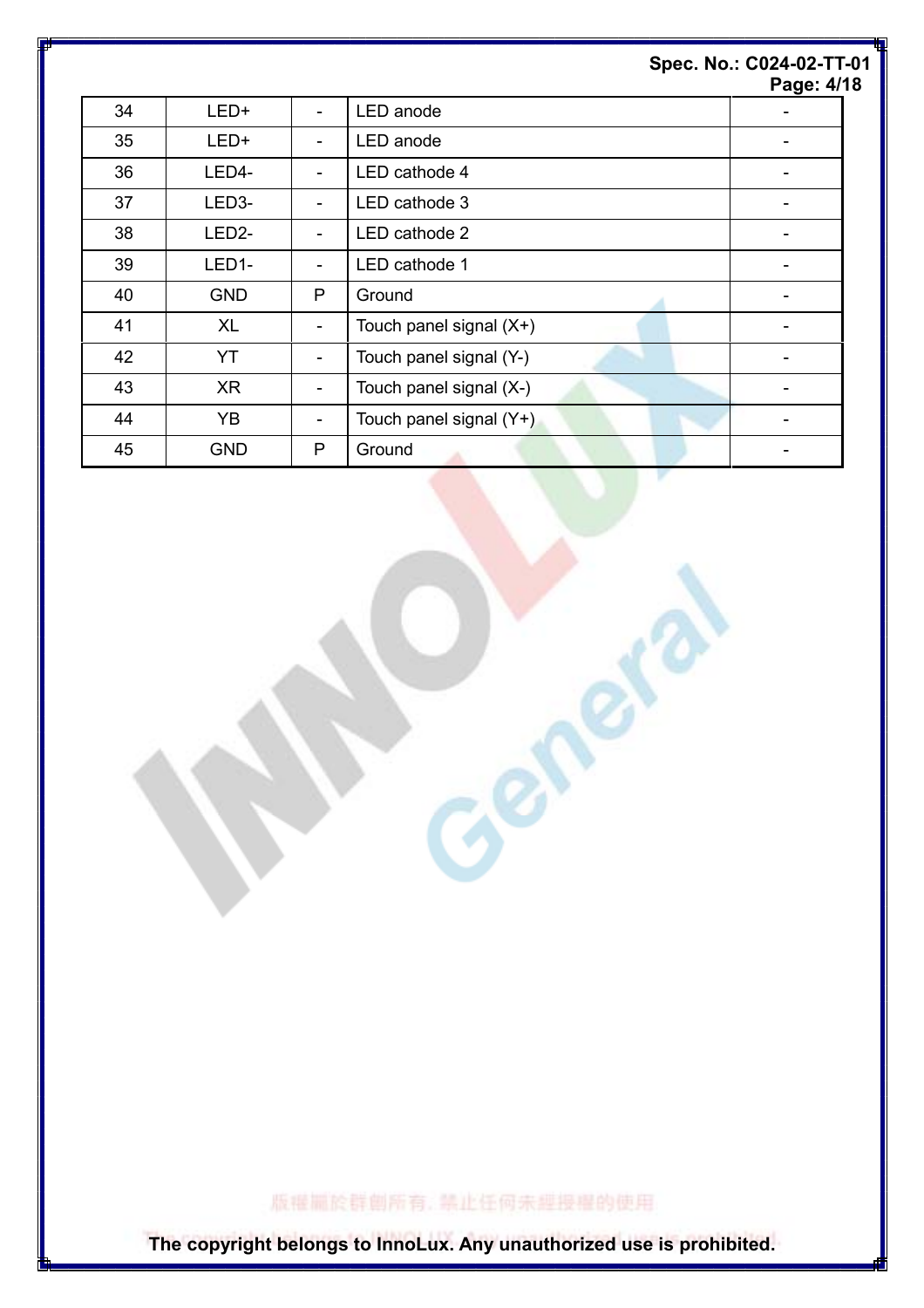### Spec. No.: C024-02-TT-01 Page: 5/18

# 4. Electrical Specifications

### 4.1 Absolute Maximum Rating

|                       |                             |                                |        |        |             | $(T_a=+25^{\circ}C)$ |
|-----------------------|-----------------------------|--------------------------------|--------|--------|-------------|----------------------|
| <b>Item</b>           |                             | <b>Values</b><br><b>Symbol</b> |        |        | <b>Unit</b> | <b>Remark</b>        |
|                       |                             |                                | Min.   | Max.   |             |                      |
| <b>TFT Module</b>     | I/O circuit Supply Voltage  | VDD                            | $-0.3$ | $+4.6$ | V           | Note 1               |
|                       | Analog/Logic Supply Voltage | <b>VCI</b>                     | $-0.3$ | $+4.6$ | v           | Note 1               |
| <b>Backlight Unit</b> | lCurrent                    | <b>I</b> B                     |        | 120    | mA          | Note 2               |
|                       | Power Consumption           | $P_{BL}$                       |        | 480    | mW          | Note 2               |

Note1: Permanent damage to the device may occur if maximum values are exceeded or reverse voltage is applied.

Note2: Without LED driver IC, please refer to 4.3.

# 4.2 Typical Operation Conditions

4.2.1 DC Characteristics

| <b>Item</b>                  | <b>Symbol</b>              |           | <b>Values</b>  |            | <b>Unit</b>       | <b>Remark</b>    |
|------------------------------|----------------------------|-----------|----------------|------------|-------------------|------------------|
|                              |                            | Min.      | Typ.           | Max.       |                   |                  |
| I/O circuit Supply Voltage   | VDD                        | 2.5       | 2.8            | 3.3        | $\vee$            |                  |
| Analog/ Logic Supply Voltage | <b>VCI</b>                 | 2.5       | 2.8            | 3.3        | $\vee$            |                  |
| Input High Voltage           | V <sub>IH</sub>            | $0.8$ VDD | $\blacksquare$ | <b>VDD</b> | $\overline{\vee}$ |                  |
| Input Low Voltage            | $V_{IL}$                   | 0         |                | 0.2VDD     | V                 | Ta= $25^\circ$ C |
| <b>Output Low Voltage</b>    | $\mathsf{V}_{\mathsf{OH}}$ |           |                | 0.2VDD     | $\vee$            |                  |
| Output High Voltage          | $V_{OL}$                   | $0.8$ VDD | $\overline{a}$ |            | V                 |                  |
| <b>Frame Frequency</b>       | <b>f</b> <sub>FRAME</sub>  | ۰         | 80             |            | Hz                |                  |

Note: To prevent IC latch up or DC operation in LCD panel, the power on/off sequence should follow the driver IC specification.

版權圖於群創所有,禁止任何未經授權的使用。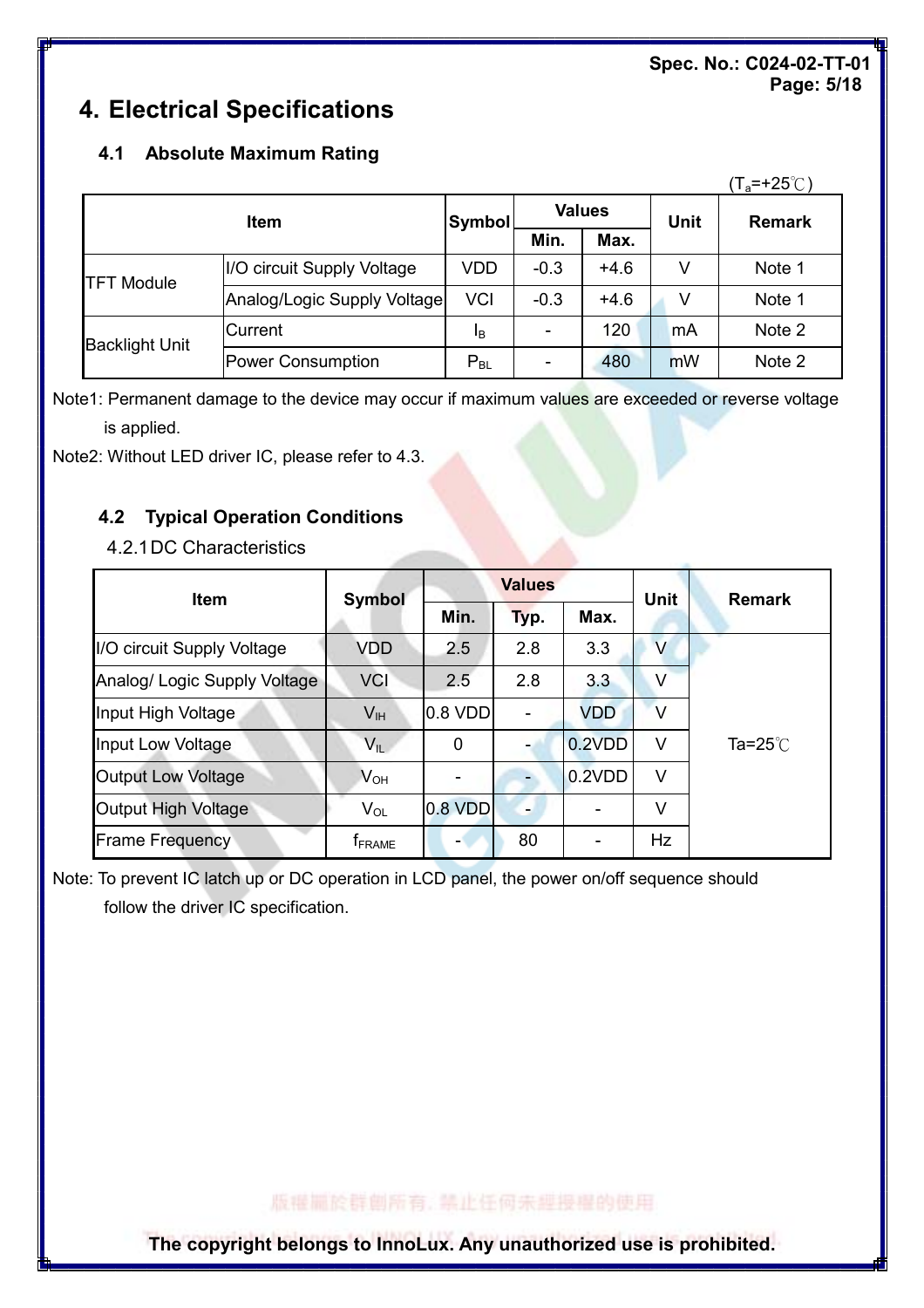### Spec. No.: C024-02-TT-01 Page: 6/18

### 4.2.2 Current Consumption

| Item                                           | <b>Symbol</b> | <b>Values</b>  |                | <b>Unit</b> | <b>Remark</b>                     |  |
|------------------------------------------------|---------------|----------------|----------------|-------------|-----------------------------------|--|
|                                                |               | Typ.           | Max.           |             |                                   |  |
| MCU Interface (80-system 16 bits parallel bus) |               |                |                |             |                                   |  |
| <b>Standby Mode</b>                            | <b>VDD</b>    | $\overline{2}$ | 3              | uA          | Note1, Note2                      |  |
|                                                | <b>VCI</b>    | 1              | $\overline{2}$ | uA          |                                   |  |
| Still Mode                                     | <b>VDD</b>    | 0.95           | 1.5            | uA          | Note1                             |  |
|                                                | <b>VCI</b>    | 5              | 6.5            | mA          |                                   |  |
| Note1: Test Condition                          |               |                |                |             |                                   |  |
| $VDD=2.8V$                                     |               | Max:           | $VDD=3.3V$     |             |                                   |  |
| $VCI = 2.8V$                                   |               |                | $VCI=3.3V$     |             |                                   |  |
| Display Pattern: 8 Color Bar                   |               |                |                |             | Display Pattern: All Pixel Black  |  |
| Frame Rate=80Hz at Line Inversion              |               |                |                |             | Frame Rate=80Hz at Line Inversion |  |
| Operating Temperature: 25°C                    |               |                |                |             | Operating Temperature: 25°C       |  |
| Typ. current check pattern:                    |               |                |                |             | Max. current check pattern:       |  |
|                                                |               |                |                |             |                                   |  |
| 8-Color Bar                                    |               |                |                |             | <b>Black</b>                      |  |

Note2: In the standby mode, all the internal display operations are suspended including the internal R-C oscillator.

# 版權圖於群創所有, 禁止任何未經授權的使用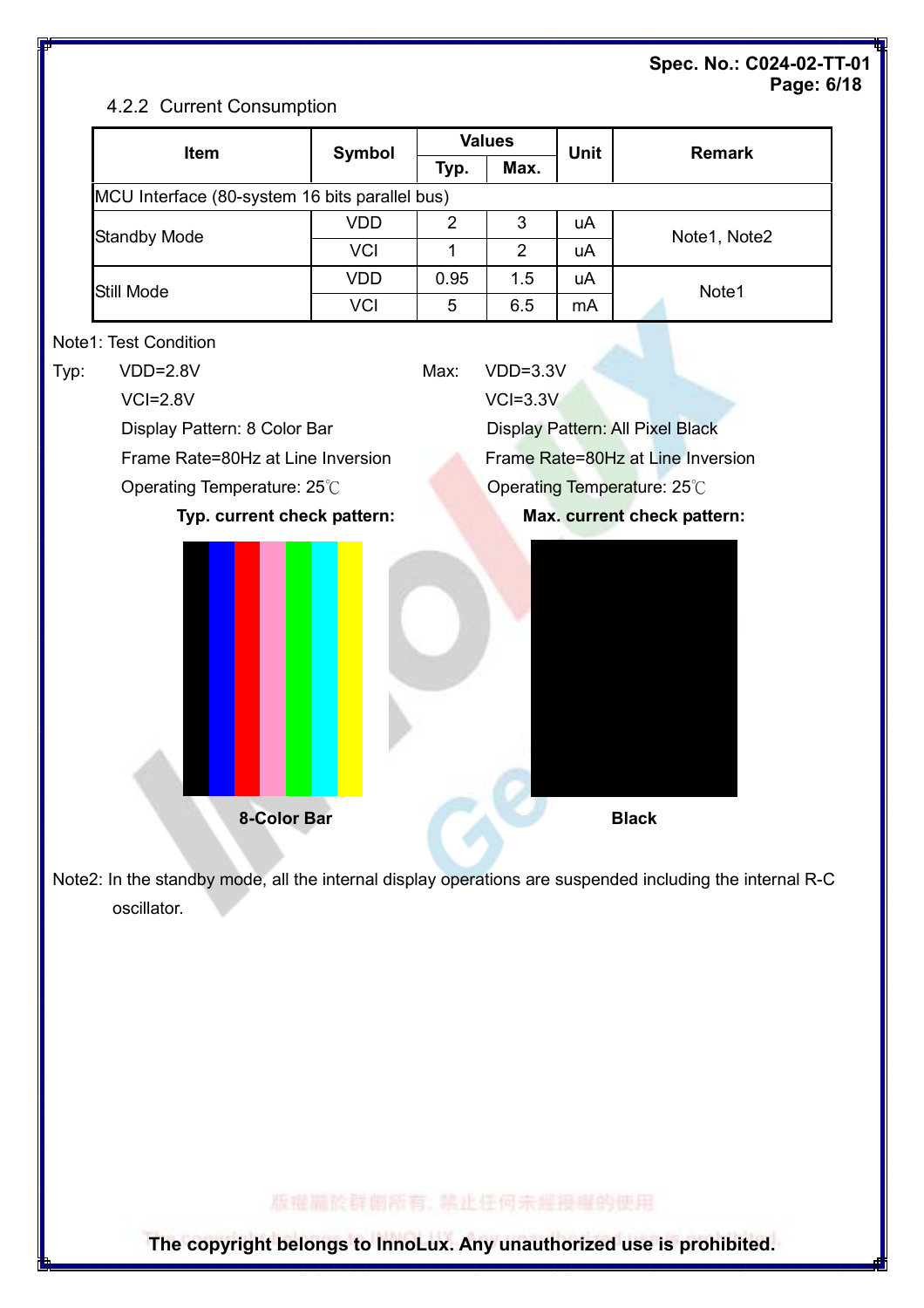### Spec. No.: C024-02-TT-01 Page: 7/18

### 4.3 Backlight Unit

The backlight system is an edge lighting type with 4 white LEDs.



|                   |          |                          |               |                          |      | $(T_a=+25^{\circ}\text{C})$ |  |
|-------------------|----------|--------------------------|---------------|--------------------------|------|-----------------------------|--|
| <b>Item</b>       | Symbol   |                          | <b>Values</b> |                          | Unit | <b>Remark</b>               |  |
|                   |          | Min.                     | Typ.          | Max.                     |      |                             |  |
| <b>Current</b>    | 1B       |                          | 80            | $\overline{\phantom{0}}$ | mA   | Note 1                      |  |
| Power Consumption | $P_{BL}$ | $\overline{\phantom{a}}$ | 270           |                          | mW   | Note 2                      |  |

ener

Note1: 4 LEDs are connected in parallel; each LED's current consumption is 20 mA Note2: Where  $I_B$ = 80 mA,  $P_{BL}$  =  $I_B$  x  $V_{BL}$ 

#### 4.4 Instruction List

TBD

### 4.5 Instruction Setting Flow

TBD

# 4.6 Display RAM Data Format and Input Bus

TBD

# 4.7 Timing Characteristic

TBD

版權圖於群劇所有, 禁止任何未經授權的使用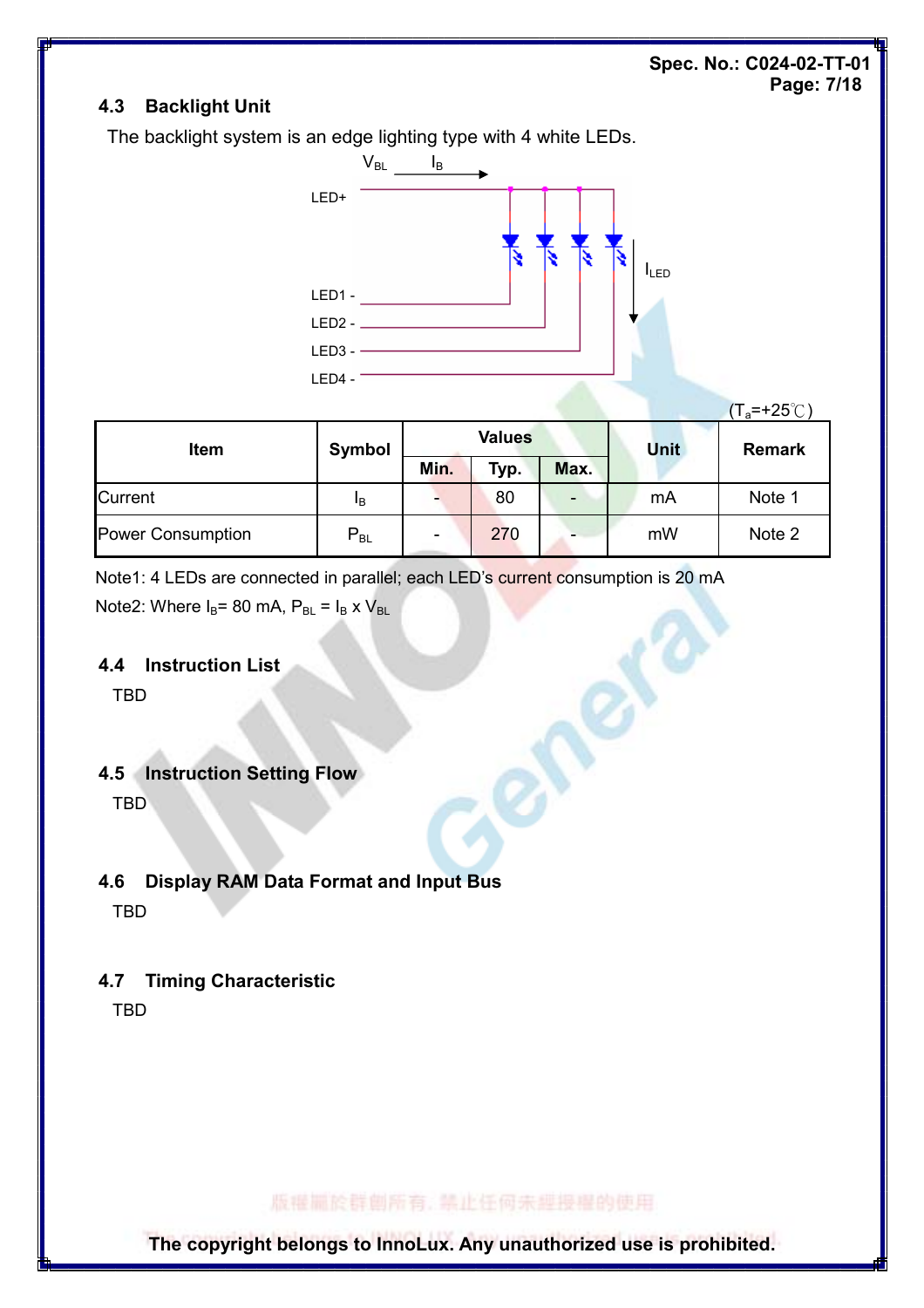### Spec. No.: C024-02-TT-01 Page: 8/18

# 5 Touch Panel Specifications

### 5.1 Electrical Characteristics

| <b>Item</b>              |        | <b>Value</b>             |                          | <b>Unit</b> | <b>Remark</b>                      |
|--------------------------|--------|--------------------------|--------------------------|-------------|------------------------------------|
|                          | Min.   | Typ.                     | Max.                     |             |                                    |
| Linearity                | $-1.5$ |                          | 1.5                      | $\%$        | After environment<br>and life test |
| <b>Terminal</b>          | 180    | $\overline{\phantom{0}}$ | 560                      | Ω           | х                                  |
| Resistance               | 250    |                          | 570                      | Ω           |                                    |
| Insulation<br>resistance | 25     | $\overline{\phantom{0}}$ | $\overline{\phantom{0}}$ | $M\Omega$   | <b>DC 25V</b>                      |
| <b>Operating Voltage</b> |        | 5                        |                          |             | DC                                 |

### 5.2 Optical Characteristics

| Item                      |      | <b>Value</b> | <b>Unit</b> | <b>Remark</b> |                          |  |
|---------------------------|------|--------------|-------------|---------------|--------------------------|--|
|                           | Min. | Typ.         | Max.        |               |                          |  |
| Response Time             | -    |              | 10          | ms            | 100 $k\Omega$ pull-up    |  |
| <b>Light Transparency</b> | 80   | -            |             | $\%$          | $\overline{\phantom{0}}$ |  |

### 5.3 Mechanical Characteristics

| Item                      |           | <b>Value</b> | <b>Unit</b> | <b>Remark</b> |        |
|---------------------------|-----------|--------------|-------------|---------------|--------|
|                           | Min.      | Typ.         | Max.        |               |        |
| <b>Active Force</b>       |           |              | 80          | gī            | Note1  |
| <b>Surface Hardness</b>   | 3         |              |             |               |        |
| Pen Sliding Durability    | 100,000   |              |             | time          | Note 2 |
| <b>Hitting Durability</b> | 1,000,000 |              |             | time          | Note 3 |

Note 1: Do not operate it with a stylus other than a polyacetal pen (tip R0.8mm or less) or a finger, especially those with hard or sharp tips such as a ball point pen or a mechanical pencil.

Note 2: Measurement for surface area.

 -Scratch 100,000 times of straight line on the screen with a stylus which is changed every 20,000 times.

-Force: 150gf.

-Speed: 150mm/sec.

-Stylus: R0.8 polyacetal tip.

Note 3: Hit 1,000,000 times on the screen with a R0.8mm tip and R8mm tip.

-Force: 250gf.

-Speed: 5times/sec.

# 版權圖於群創所有,禁止任何未經授權的使用。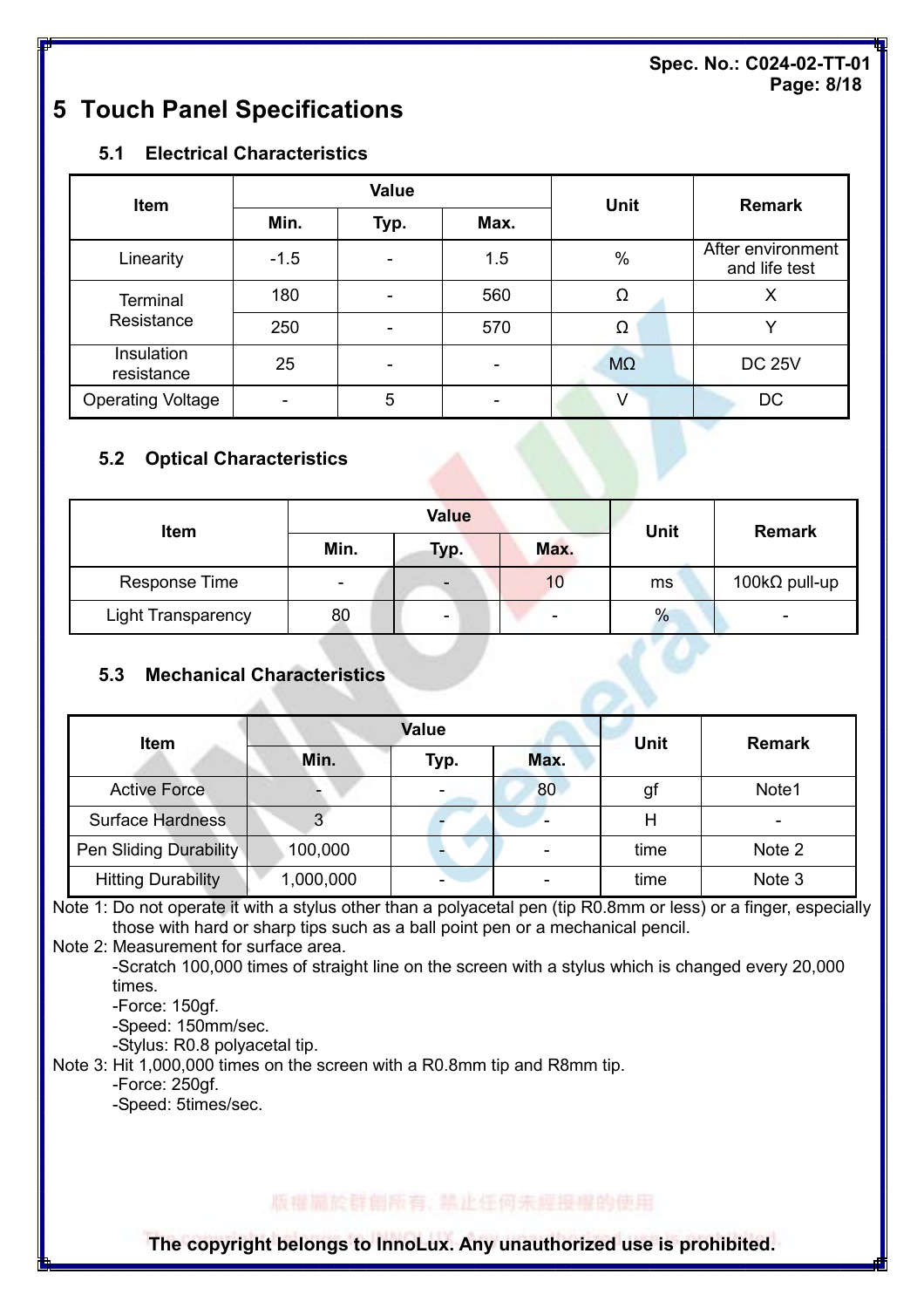Spec. No.: C024-02-TT-01 Page: 9/18

### 5.4 Touch Panel Circuit Block



版權圖於群創所有, 禁止任何未經授權的使用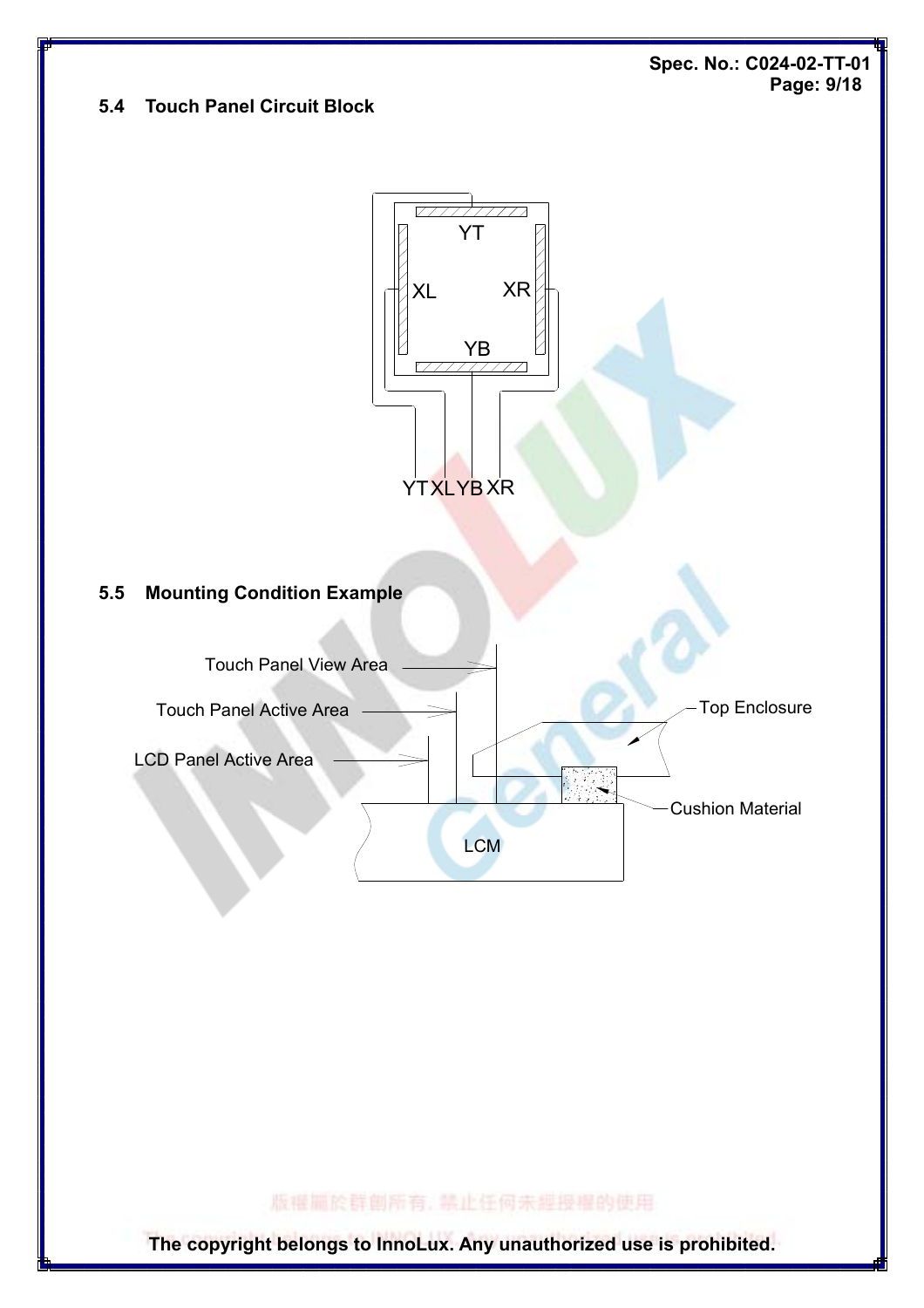Spec. No.: C024-02-TT-01 Page: 10/18

# 6 Optical Specifications

 $(Ta=+25°C, VCI=VDD=+2.8V, I_B=80mA)$ 

| Item                                                                       |                                            | <b>Condition</b><br><b>Symbol</b> |                                 | <b>Values</b> |                |                              | Unit              | <b>Remark</b>   |
|----------------------------------------------------------------------------|--------------------------------------------|-----------------------------------|---------------------------------|---------------|----------------|------------------------------|-------------------|-----------------|
|                                                                            |                                            |                                   |                                 | Min.          | Typ.           | Max.                         |                   |                 |
| Left<br>Viewing<br>Right<br>Angle<br>Top<br>Range                          |                                            | $\theta_{\rm L}$                  | $CR \ge 10$                     | 40            | 45             |                              | degree            | Note 1,2        |
|                                                                            |                                            | $\theta_{\rm R}$                  |                                 | 40            | 45             | $\qquad \qquad \blacksquare$ |                   |                 |
|                                                                            |                                            | $\theta$ T                        |                                 | 45            | 50             |                              |                   |                 |
|                                                                            | <b>Bottom</b>                              | $\theta_{\rm B}$                  |                                 | 15            | 20             | $\overline{\phantom{a}}$     |                   |                 |
| <b>Response Time</b>                                                       |                                            | $T_{on} + T_{off}$                | Normal<br>$\theta = \Phi = 0$ ° |               | 30             | 40                           | ms                | Note $2,3$      |
| <b>Contrast Ratio</b>                                                      |                                            | <b>CR</b>                         | Normal<br>$\theta = \phi = 0$ ° | 250           | 300            |                              |                   | Note $2,4$      |
| Luminance                                                                  |                                            | L                                 | Normal<br>$\theta = \phi = 0$ ° | 120           | 160            | ÷,                           | cd/m <sup>2</sup> | <b>Note 2,5</b> |
| White<br>Red<br>Color<br>Chromaticity<br>(CIE1931)<br>Green<br><b>Blue</b> |                                            | $W_{x}$                           |                                 | 0.23          | 0.28           | 0.33                         |                   | Note $2,6$      |
|                                                                            |                                            | $W_{\rm v}$                       |                                 | 0.24          | 0.29           | 0.34                         |                   |                 |
|                                                                            |                                            | $R_{x}$                           |                                 | 0.54          | 0.59           | 0.64                         |                   |                 |
|                                                                            |                                            | $R_{y}$                           | Normal<br>$\theta = \Phi = 0$ ° | 0.29          | 0.34           | 0.39                         |                   |                 |
|                                                                            |                                            | $G_{x}$                           |                                 | 0.29          | 0.34           | 0.39                         |                   |                 |
|                                                                            |                                            | $G_{y}$                           |                                 | 0.53          | 0.58           | 0.63                         |                   |                 |
|                                                                            |                                            | $B_{x}$                           |                                 | 0.09          | 0.14           | 0.19                         |                   |                 |
|                                                                            |                                            | $B_y$                             |                                 | 0.01          | 0.06           | 0.11                         |                   |                 |
| <b>Color Gamut</b>                                                         |                                            | <b>NTSC</b>                       | <b>CIE1931</b>                  |               | 60             |                              | $\frac{0}{0}$     |                 |
| <b>Luminance Uniformity</b>                                                |                                            | $U_L$                             | Normal<br>$\theta = \Phi = 0$ ° | 75            | 80             |                              | $\frac{0}{0}$     | Note 2,7        |
|                                                                            | <b>Flicker</b><br>$\overline{\phantom{a}}$ |                                   | <b>No Visible</b>               |               | $\blacksquare$ | Note 8                       |                   |                 |
| Crosstalk                                                                  |                                            |                                   | <b>No Visible</b>               |               |                | Note 9                       |                   |                 |

# 版權圖於群創所有, 禁止任何未經授權的使用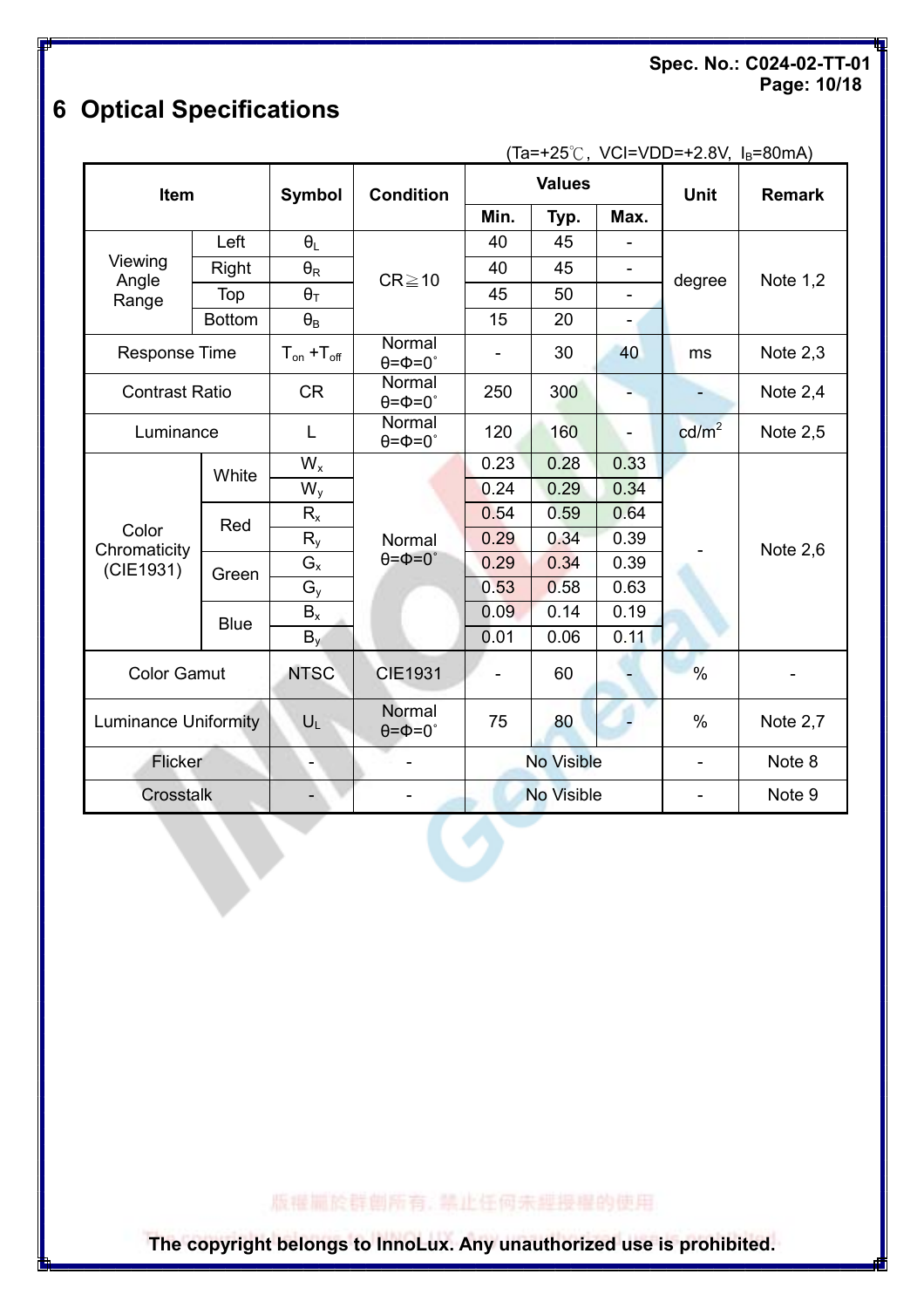Spec. No.: C024-02-TT-01 Page: 11/18



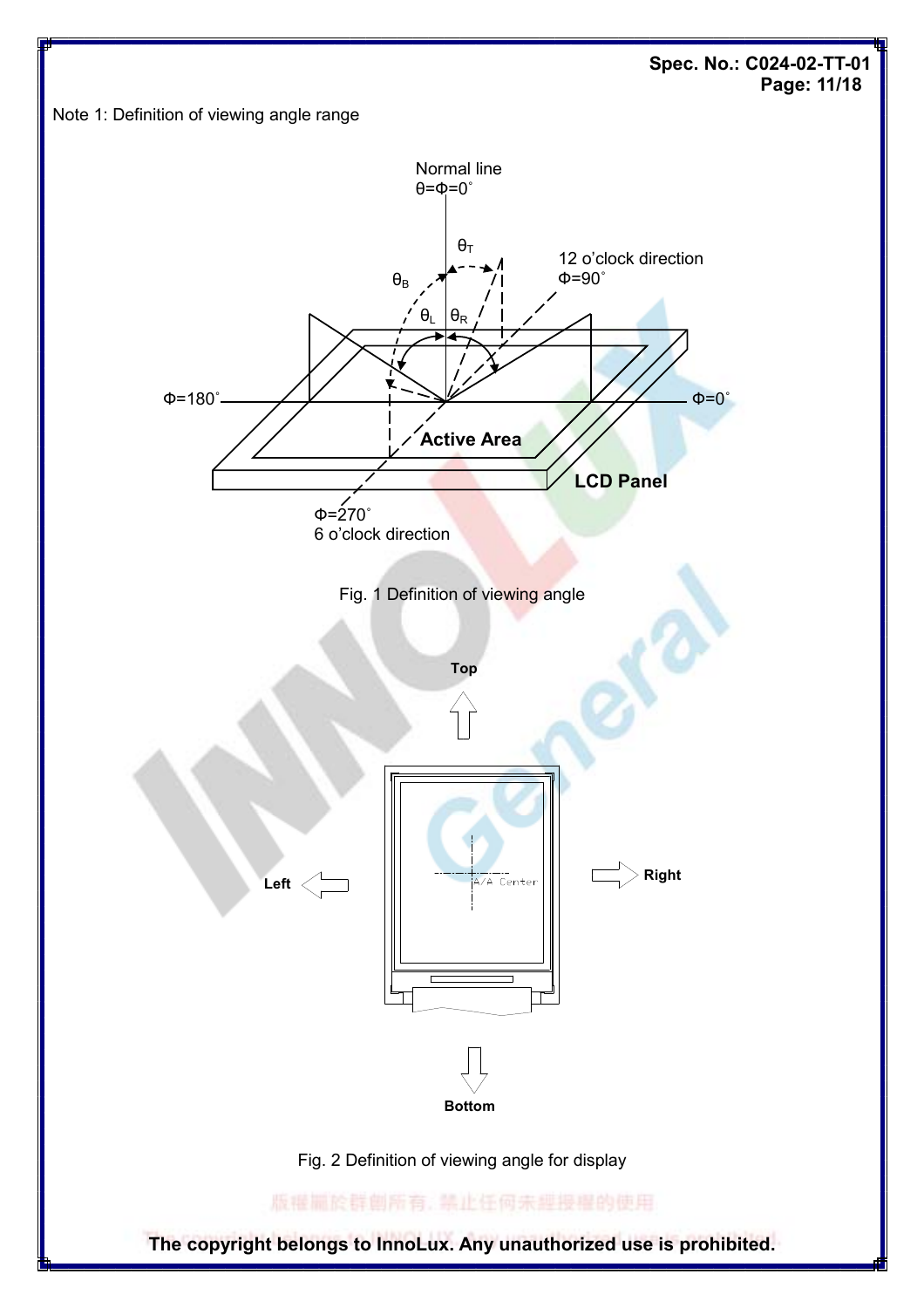Spec. No.: C024-02-TT-01 Page: 12/18

#### Note 2: Definition of optical measurement system

The optical characteristics should be measured in a dark room with ambient temperature  $T_a$ =+25℃. The optical properties are measured at the center point of the LCD screen after 5 minutes operation. (Equipment: Photo detector TOPCON BM-5A or BM-7 /Field of view: 1˚ /Height: 500mm.)



Fig. 3 Optical measurement system setup

Note 3: Definition of response time

The response time is defined as the LCD optical switching time interval between "White" state and "Black" state. Rise time  $(T_{on})$  is the time between photo detector output intensity changed from 90% to 10%, and fall time  $(T_{off})$  is the time between photo detector output intensity changed from 10% to 90%.

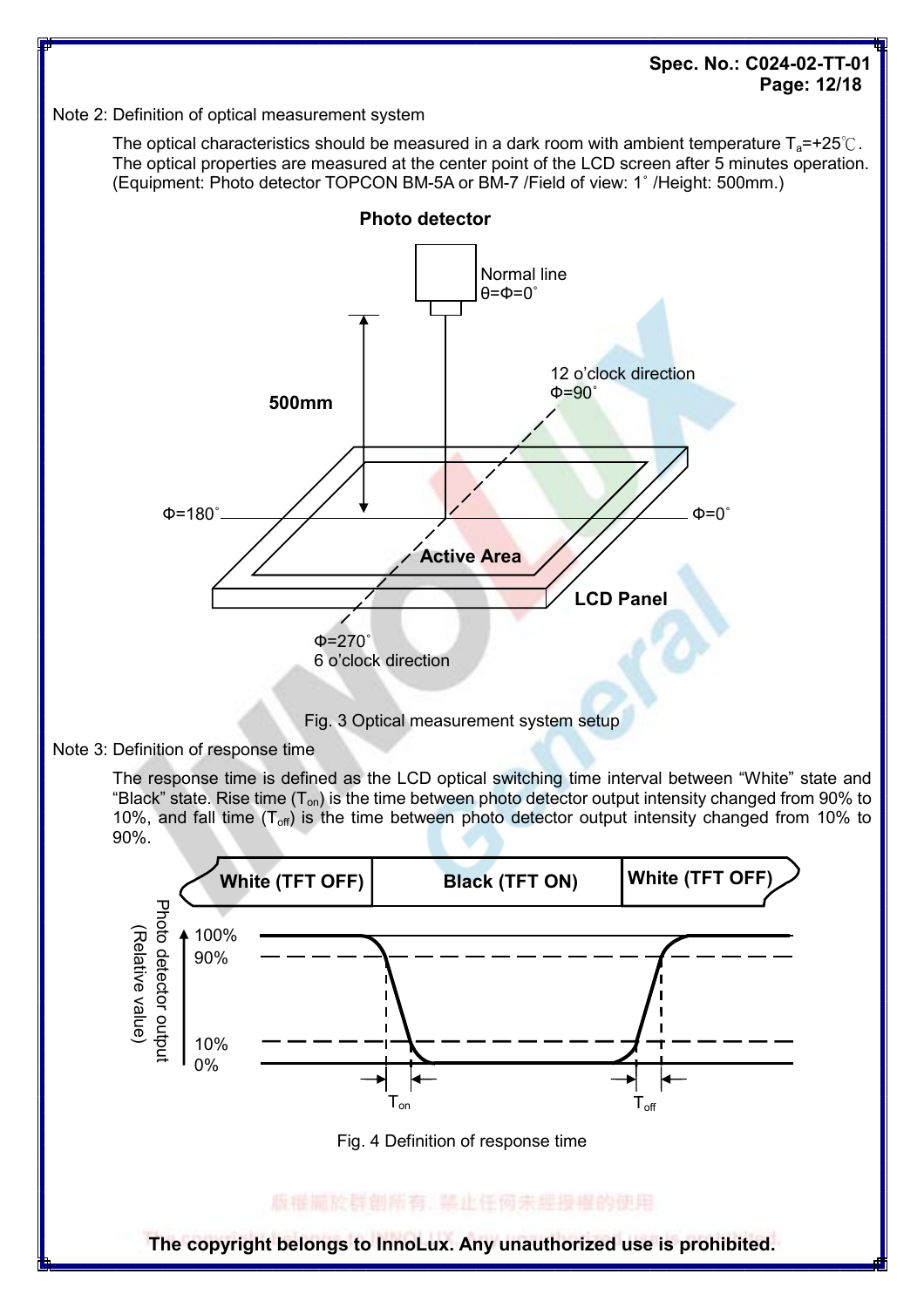### Spec. No.: C024-02-TT-01 Page: 13/18

Note 4: Definition of contrast ratio

Luminance measured when LCD on the " Black" state Contrast ratio  $(CR) = \frac{Luminance$  measured when LCD on the "White" state

Note 5: Definition of luminance

Measured at the center area of the panel when LCD panel is driven at "white" state.

Note 6: Definition of color chromaticity (CIE1931)

Color coordinates measured at the center point of LCD when panel is driven at "White", "Red", "Green" and "Blue" state respectively.

#### Note 7: Definition of luminance uniformity

To test for uniformity, the tested area is divided into 3 rows and 3 columns. The measurement spot is placed at the center of each circle as below.



L-------Active area length W----- Active area width



Fig. 5 Definition of luminance uniformity

 $L_{\text{max}}$ : The measured maximum luminance of all measurement position.

 $L_{min}$ : The measured minimum luminance of all measurement position.

版權圖於群劇所有, 禁止任何未經授權的使用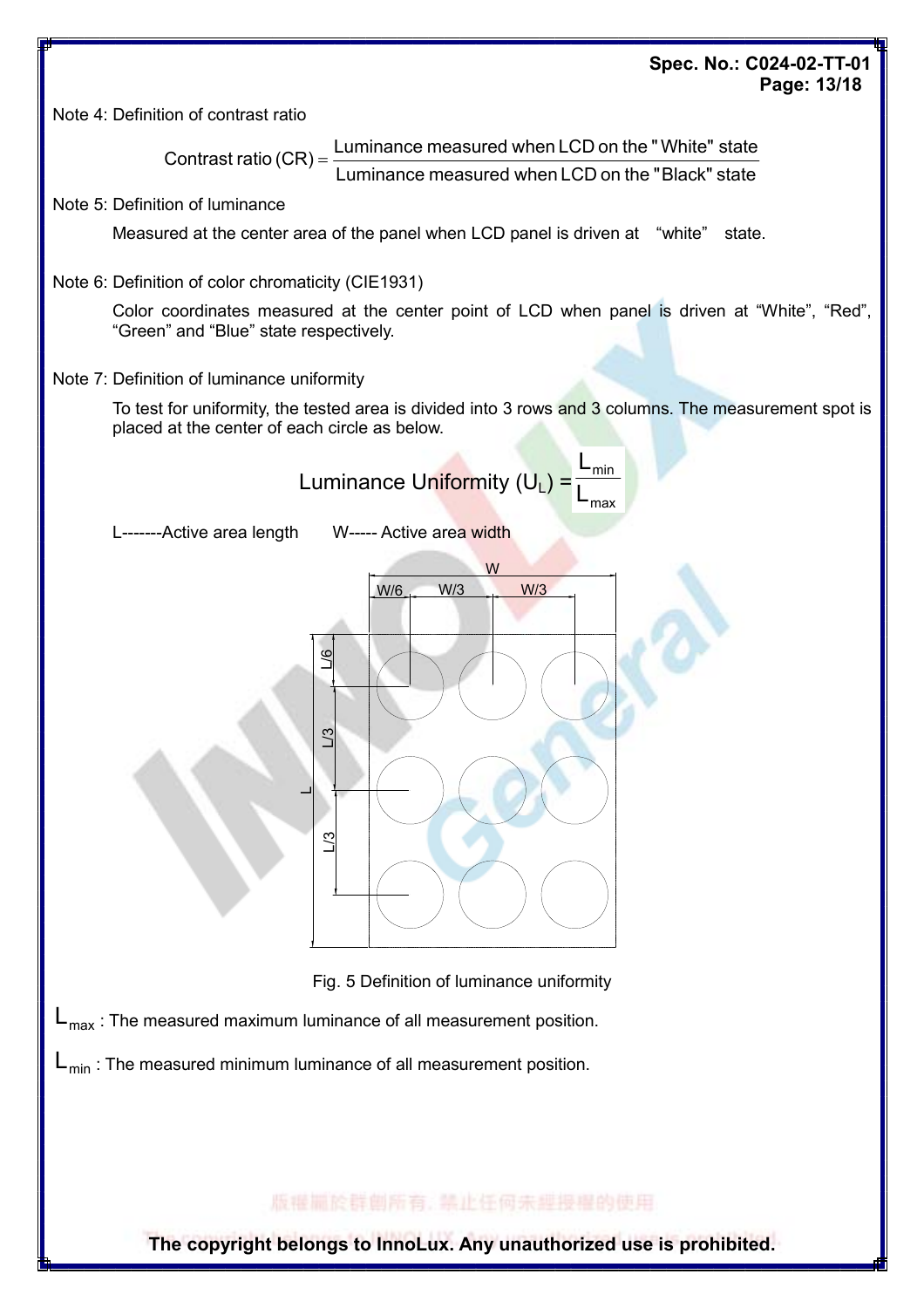### Spec. No.: C024-02-TT-01 Page: 14/18

Note 8: Definition of Flicker

 Flicker is the pattern usually used to describe the visual sensation produced by a rapidly varying light intensity. There should be no visible flicker in normal direction of the display when the following figure are loaded.



Note9: Definition of crosstalk

There should be no visible in normal direction of the display when the following figures are loaded.



Fig.7 Crosstalk checker pattern

版權圖於群劇所有, 禁止任何未經授權的使用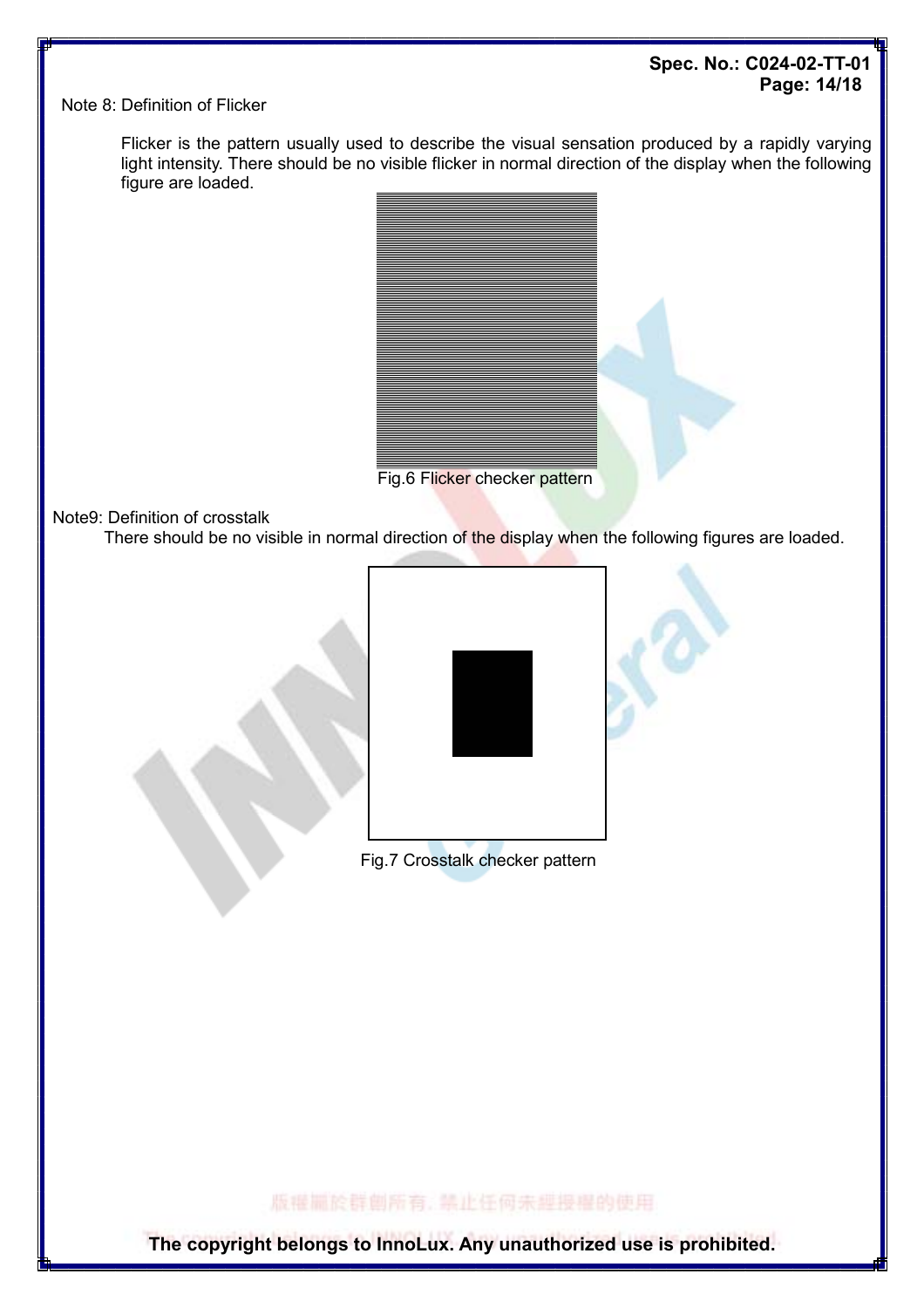### Spec. No.: C024-02-TT-01 Page: 15/18

# 7 Reliability Test Items

| <b>Test Items</b>                                 | <b>Test Conditions</b>                                                                                                                                          | <b>Remark</b> |
|---------------------------------------------------|-----------------------------------------------------------------------------------------------------------------------------------------------------------------|---------------|
| <b>High Temperature Storage</b>                   | +80 $\degree$ C ±3 $\degree$ C for 240 hours                                                                                                                    |               |
| Low Temperature Storage                           | -30 $\degree$ C ±3 $\degree$ C for 240 hours                                                                                                                    |               |
| <b>High Temperature</b><br>Operation              | +70 $\degree$ C ±3 $\degree$ C for 240 hours                                                                                                                    |               |
| Low Temperature<br>Operation                      | $-20^{\circ}$ C $\pm 3^{\circ}$ C for 240 hours                                                                                                                 |               |
| High Temperature and<br><b>Humidity Operation</b> | +60° $C$ ±3° $C$ , 90%±3%RH max. for 240 hours                                                                                                                  |               |
| <b>Thermal Shock</b>                              | $-30^{\circ}$ (0.5h $\sim$ +80 $^{\circ}$ (0.5h for a total 100 cycles,<br>Start with cold temp and end with high temp                                          |               |
| <b>Vibration Test</b>                             | Frequency range: 10~55Hz<br>Stoke:1.5mm<br>Sweep:10Hz~55Hz~10Hz<br>2 hours for each direction of X. Y. Z.<br>(6 hours for total)                                |               |
| <b>Mechanical Shock</b>                           | 100G 6ms, ±X, ±Y, ±Z 3 times for each<br>direction                                                                                                              |               |
| Package Vibration Test                            | <b>Random Vibration:</b><br>0.015G <sup>2</sup> /Hz from 5-200Hz, -6dB/Octave from<br>200-500Hz<br>1 hour for each direction of X. Y. Z.<br>(3 hours for total) |               |
| Package Drop Test                                 | Height: 72cm(Weight $\leq$ 10kg);<br>60cm(Weight>10kg)<br>1 corner, 3 edges, 6 surfaces                                                                         |               |
| <b>Electro Static Discharge</b>                   | ± 2KV, Human Body Mode, 100pF/1500Ω                                                                                                                             |               |

Note1: During the display practical test under normal operation condition, there shall be not change or effect to the display function.

Note2: Before function check, the test sample requires 2 hours storage at room temperature.

版權圖於群劇所有, 禁止任何未經授權的使用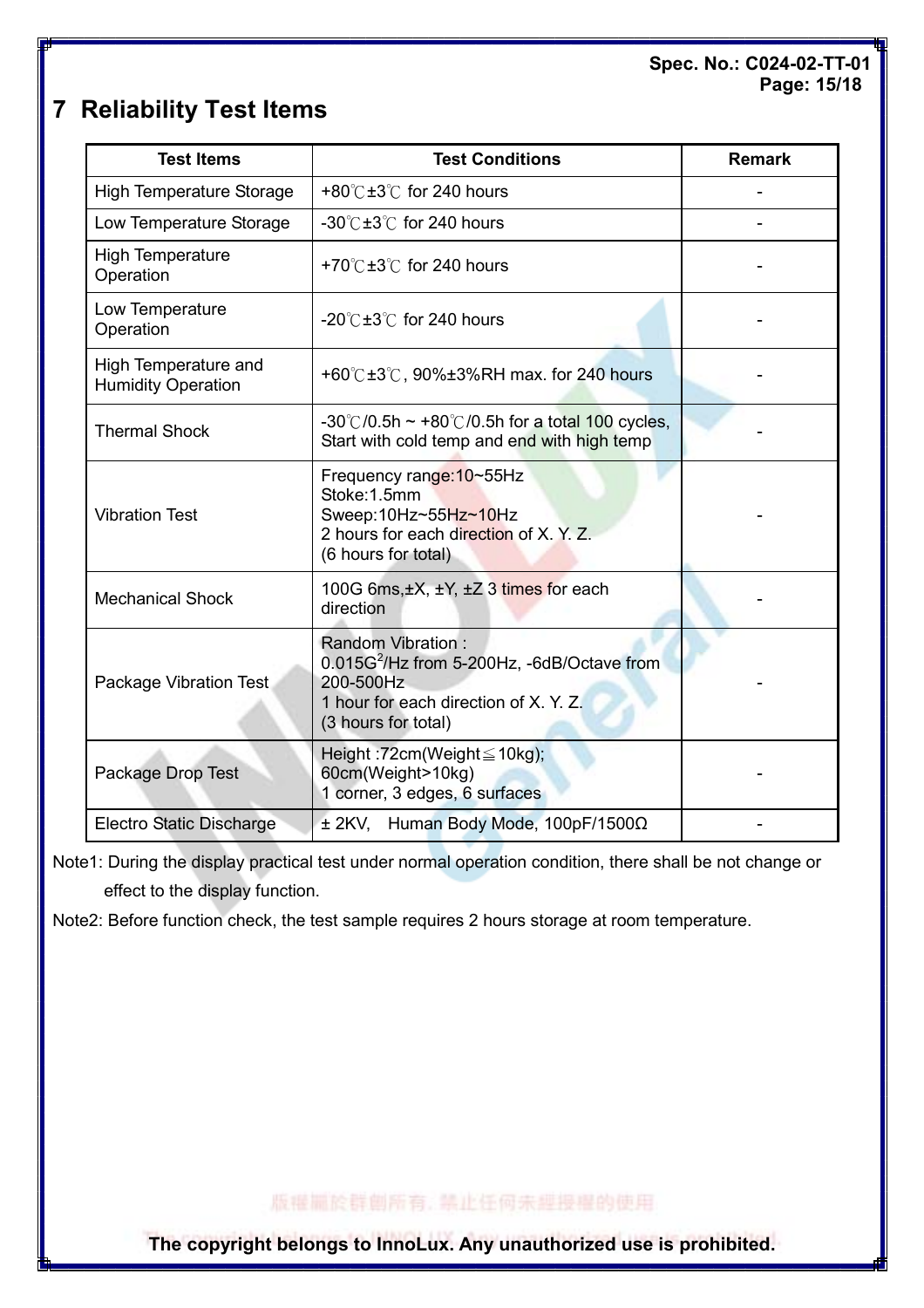### Spec. No.: C024-02-TT-01 Page: 16/18

# 8 Handling Precautions

# 8.1. Safety

8.1.1 The liquid crystal in the LCD is poisonous. DO NOT put it in your mouth. If the liquid crystal touches your skin or clothes, wash it off immediately using soap and water.

# 8.2. Handling

- 8.2.1 The LCD and touch panel is made of plate glass. **DO NOT** subject the panel to mechanical shock or to excessive force on its surface.
- 8.2.2 Do not handle the product by holding the flexible pattern portion in order to assure the reliability
- 8.2.3 Transparency is an important factor for the touch panel. Please wear clear finger sacks, gloves and mask to protect the touch panel from finger print or stain and also hold the portion outside the view area when handling the touch panel.
- 8.2.4 Provide a space so that the panel does not come into contact with other components.
- 8.2.5 To protect the product from external force, put a covering lens (acrylic board or similar board) and keep an appropriate gap between them.
- 8.2.6 Transparent electrodes may be disconnected if the panel is used under environmental conditions where dew condensation occurs.
- 8.2.7 Property of semiconductor devices may be affected when they are exposed to light, possibly resulting in IC malfunctions.
- 8.2.8 To prevent such IC malfunctions, your design and mounting layout shall be done in the way that the IC is not exposed to light in actual use.

# 8.3. Static Electricity

- 8.3.1 Ground soldering iron tips, tools and testers when they are in operation.
- 8.3.2 Ground your body when handling the products.
- 8.3.3 Power on the LCD module BEFORE applying the voltage to the input terminals.
- 8.3.4 DO NOT apply voltage which exceeds the absolute maximum rating.
- 8.3.5 Store the products in an anti-electrostatic bag or container.

# 8.4. Storage

- 8.4.1 Store the products in a dark place at  $+25^{\circ}$   $\sim$  10  $\circ$  with low humidity (65%RH or less).
- 8.4.2 DO NOT store the products in an atmosphere containing organic solvents or corrosive gas.

# 8.5. Cleaning

- 8.5.1 **DO NOT** wipe the touch panel with dry cloth, as it may cause scratch.
- 8.5.2 Wipe off the stain on the product by using soft cloth moistened with ethanol. **DO Not** allow ethanol to get in between the upper film and the bottom glass. It may cause peeling issue or defective operation. Do not use any organic solvent or detergent other than ethanol.

# 版權圖於群劇所有: 禁止任何未經授權的使用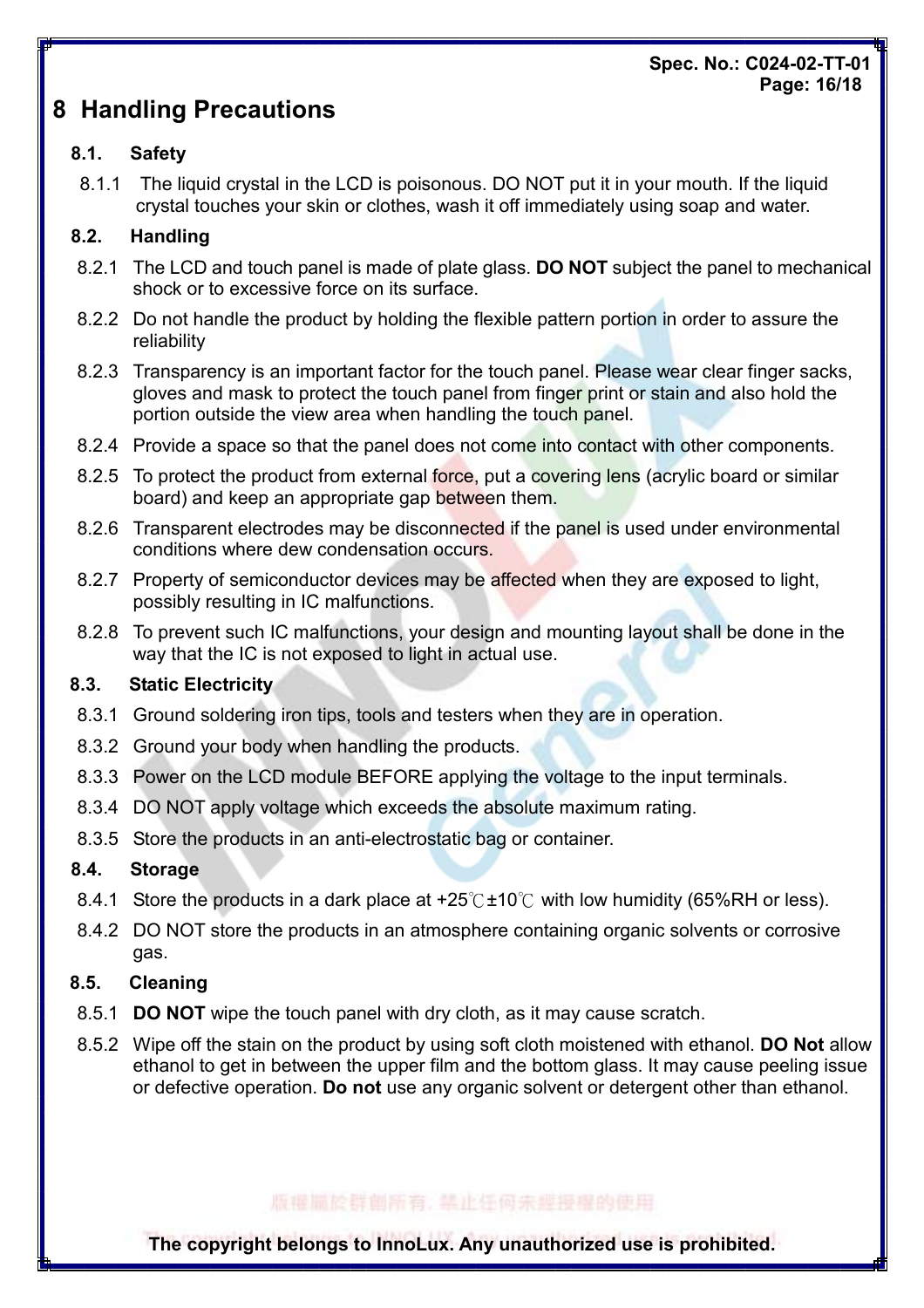